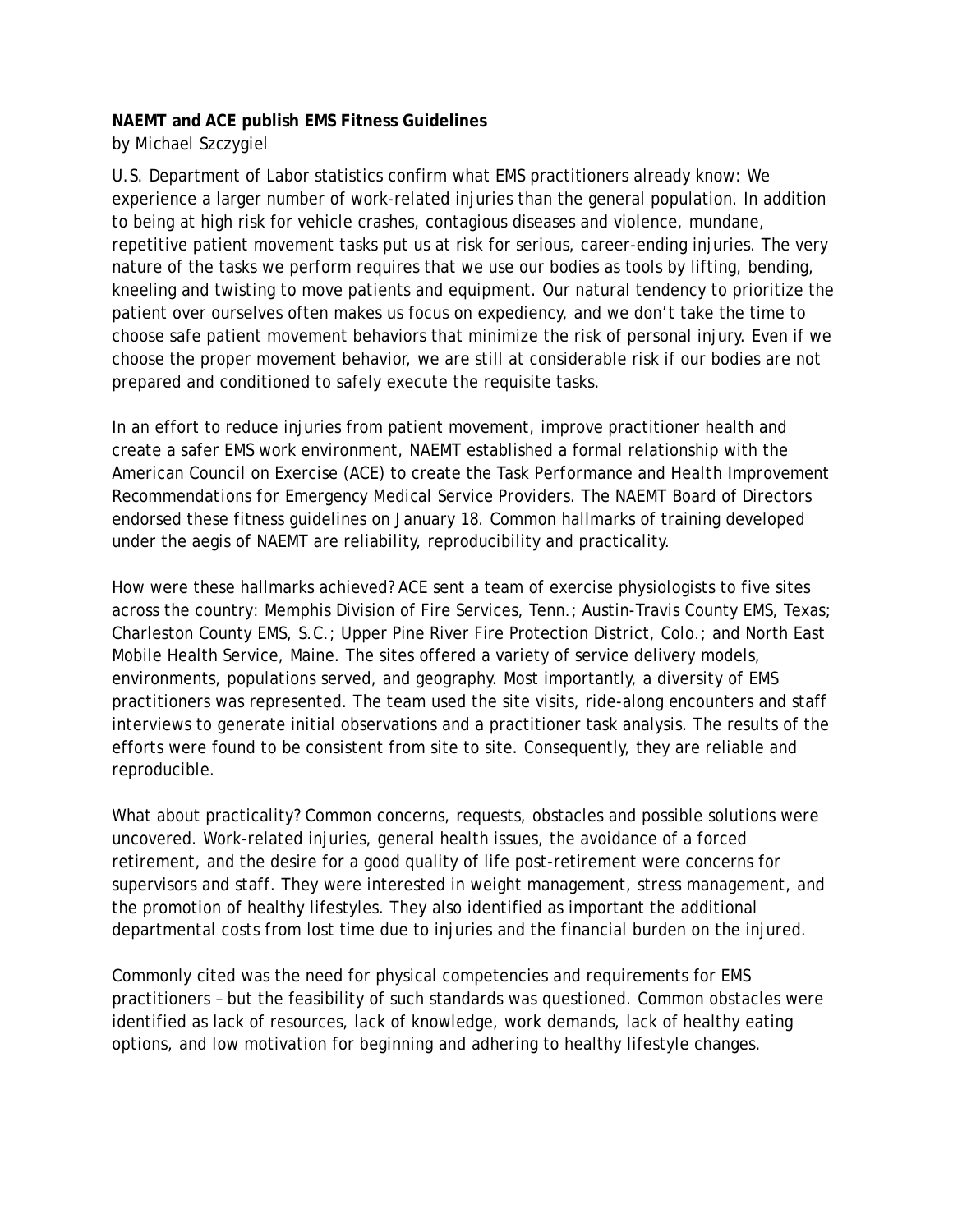ACE has helped address these issues with guidance to achieve the following primary outcomes:

- 1) Improve job-related physical capacity;
- 2) Improve overall wellness;
- 3) Create self-reliance.

# **Improve job-related physical capacity**

ACE exercise physiologists observed EMS practitioners bending, twisting, reaching, pushing, pulling and maneuvering while providing patient care. These repetitive motions were often done in tight spaces. ACE personnel also observed the external loads imposed by carrying or moving patients and equipment.

To improve **Job-related physical capacity**, ACE developed specific physical ability assessment and general exercise guidelines as a result of a biomechanical analysis of specific motions required to perform EMS tasks. Physical ability assessment includes waist circumference, standing posture, stability, core function and stability and mobility. Within the EMS Fitness Guidelines, *Appendix A: Physical Assessment* provides detailed instructions for objectives, equipment, test protocol, administration and evaluation, with a "Physical Assessment Score Sheet" for each component. Photographs, rating scales and warnings accompany each assessment. Information is included about fitness testing accuracy, reassessment and using assessment data to guide exercise programming.

# **Improve overall wellness**

For the outcome **Improve overall wellness**, *Appendix B: Exercise Program Recommendations and Guidelines* provides general physical-activity recommendations central to this wellness. The purpose of this assessment is to identify postural deficiencies, physical deficiencies and activities that cause pain. When mobility is compromised, we develop a compensated movement pattern. The goal of the exercise program is to strengthen and lengthen muscle groups to improve the body's structure and function, and concomitantly decrease the risk of injury, pain and dysfunction. ACE uses the health-fitness-performance continuum model to achieve these goals.

In addition to improving our job performance, exercise is a cornerstone of overall wellness. The guidelines enforce the concept that wellness, like safety, is a 24/7 concept – so it's not surprising that this section begins with a state-of-the-art behavioral approach to weight loss, with realistic fitness goals. Cardiorespiratory fitness is described in great detail using the three zone intensity model. Aerobic-efficiency training, core training and movement training have excellent graphics and photographs to supplement the narrative, and links to the various types of exercises are provided. The FIRST acronym (Frequency, Intensity, Repetitions, Sets and Type) can be used to individualize exercise programs, which should be implemented under the supervision of a physician or exercise professional, especially for obese, injured, chronically ill or novice exercisers.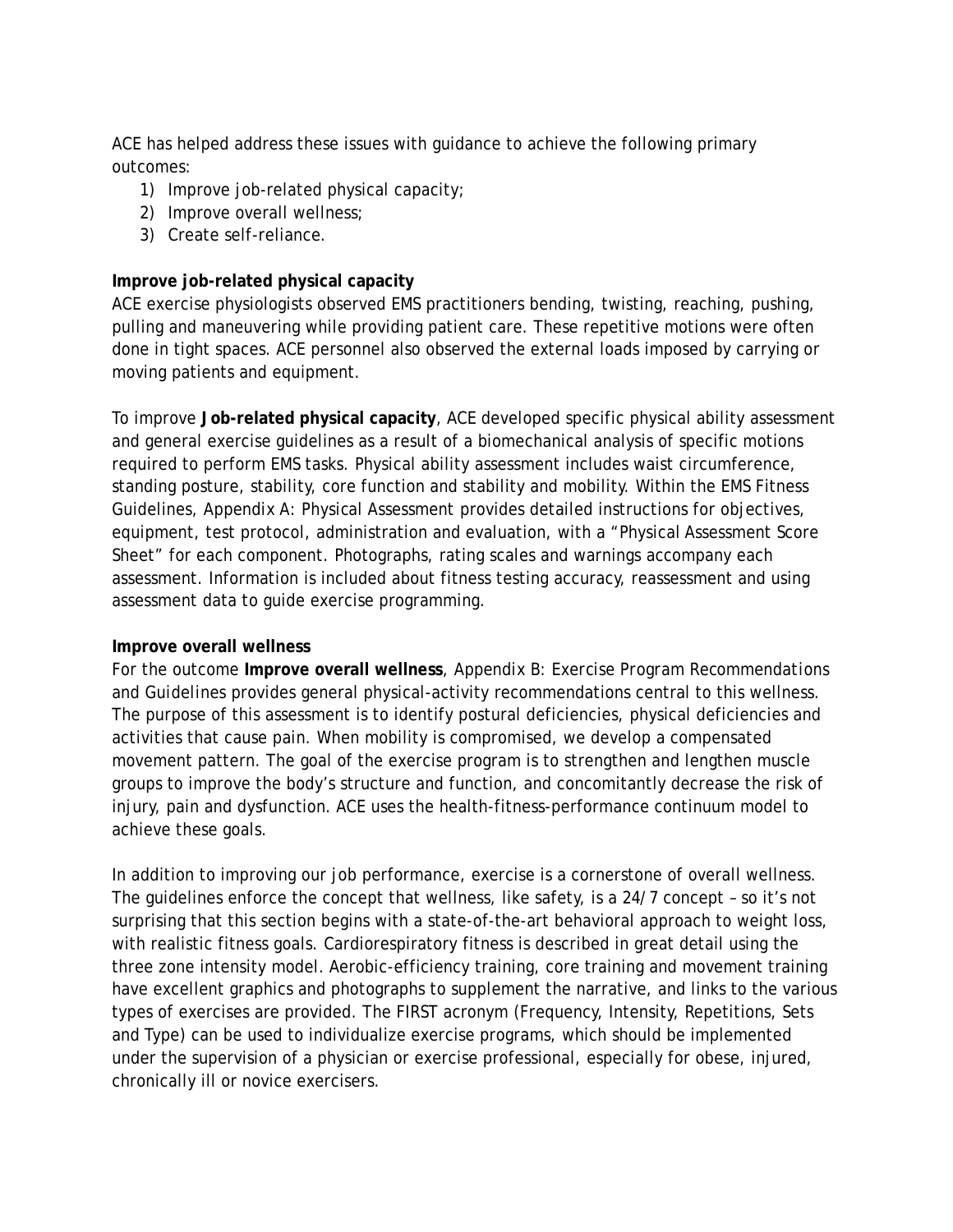One result of a successful exercise program is that the five primary body movements – bend and lift, single leg, pushing, pulling and rotational – will be performed with proper form. Once these movements are done using proper form, ACE provides a series of exercises that add resistance. Besides regular physical activity, healthy eating and stress-reduction techniques are required to improve overall wellness. ACE provides the USDA 2010 Dietary Guidelines and the MYPlate government's nutrition message in a practical and palatable manner.

## **Create self-reliance**

What do we do with all this information? The third component, **Create self-reliance**, is the critical one. This is not a "workplace program" – it's really a "lifeplace program." What we do with our lives is a function of our powers, capabilities and resources. If we want to work without getting injured or sick, be healthy, and live long enough to have an enjoyable retirement, we must take control. We take control by making good decisions, setting goals and self-monitoring our progress.

ACE provides a process in which goal setting is specific, action-oriented and time sensitive. For example, the goal "I'm going to eat healthy and get skinny" is not as specific and productive as "I'm going to eat three servings of vegetables and do the treadmill for 30 minutes every day." The guidelines delineate methods to promote social connection among EMS personnel, maintain an environment that fosters success and use technology to encourage self-reliance. If we can maintain a healthy lifestyle for six months, we should be self-reliant.

Each EMS practitioner using these fitness guidelines can improve his or her physiological health, which will be evidenced by improvements in body composition, blood pressure and physical fitness. In addition, reducing stress and anxiety will result in an enhanced feeling of well-being. What's great about these guidelines is that they were developed and tailored by experts to meet our specific needs as EMS practitioners.

#### **Culture of caring**

Agencies helping their employees implement these changes can achieve significant financial benefit when insurance premiums, overtime, attrition, equipment and training costs all improve. Employee retention will be better when people remain not just because they are uninjured, but because the culture of our organizations is better. Creating a culture of health and fitness creates a culture of caring. We've demonstrated time and again that we care for and about our patients. This document gives us an opportunity to care for ourselves and each other in an organized, measurable manner.

A culture of caring is the platform for a Just Culture which allows us to use crew resource management to communicate our Culture of Safety. We've all heard the saying "a healthy mind in a healthy body." This comes from the Satire X of the Roman poet Juvenal (circa 60- 140 AD). The first few lines of the entire work are particularly fitting for what we must achieve:

You should pray for a healthy mind in a healthy body. Ask for a stout heart that has no fear of death,